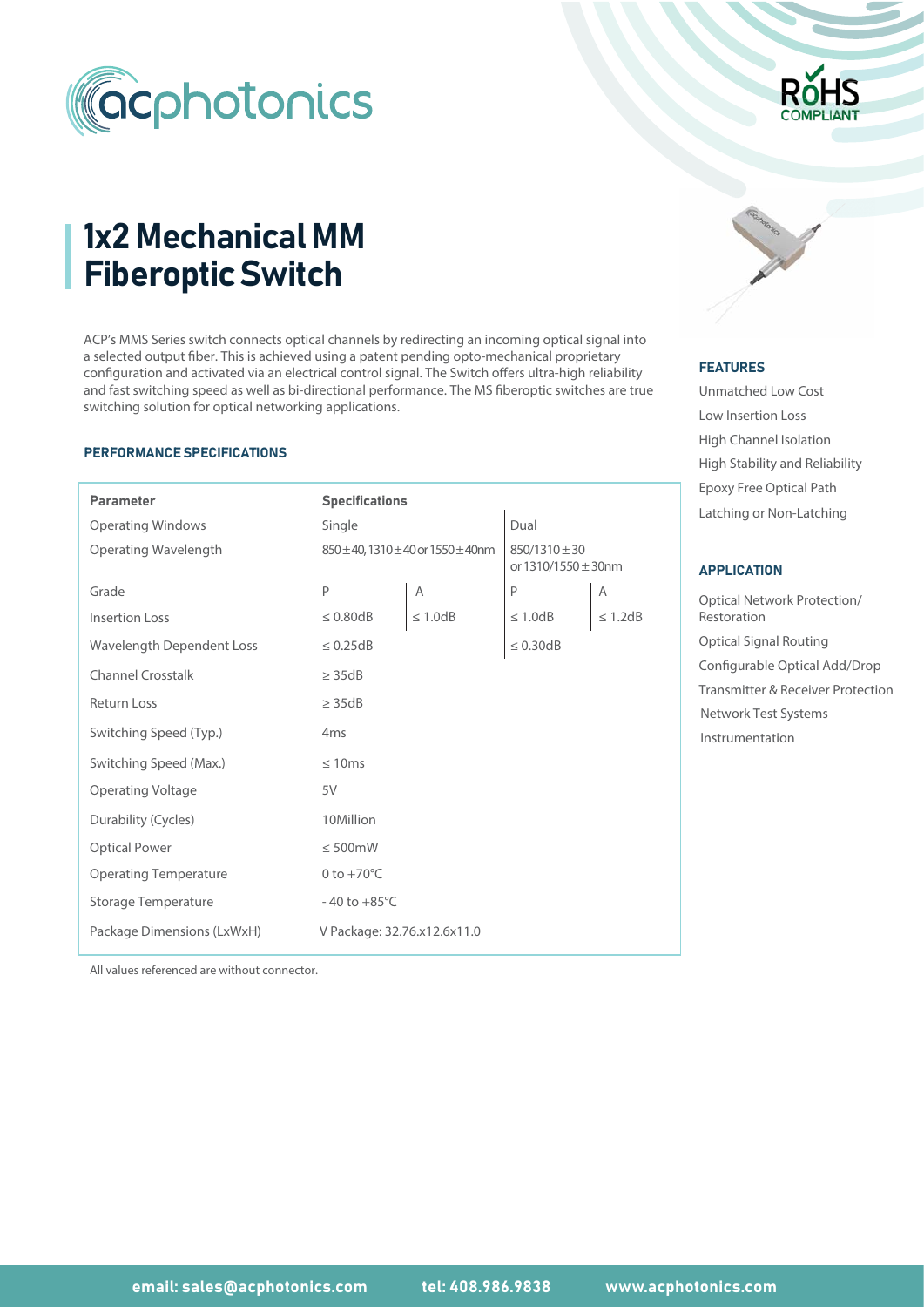





#### MECHANICAL DIMENSIONS

V Package



PORT CONFIGURATIONS